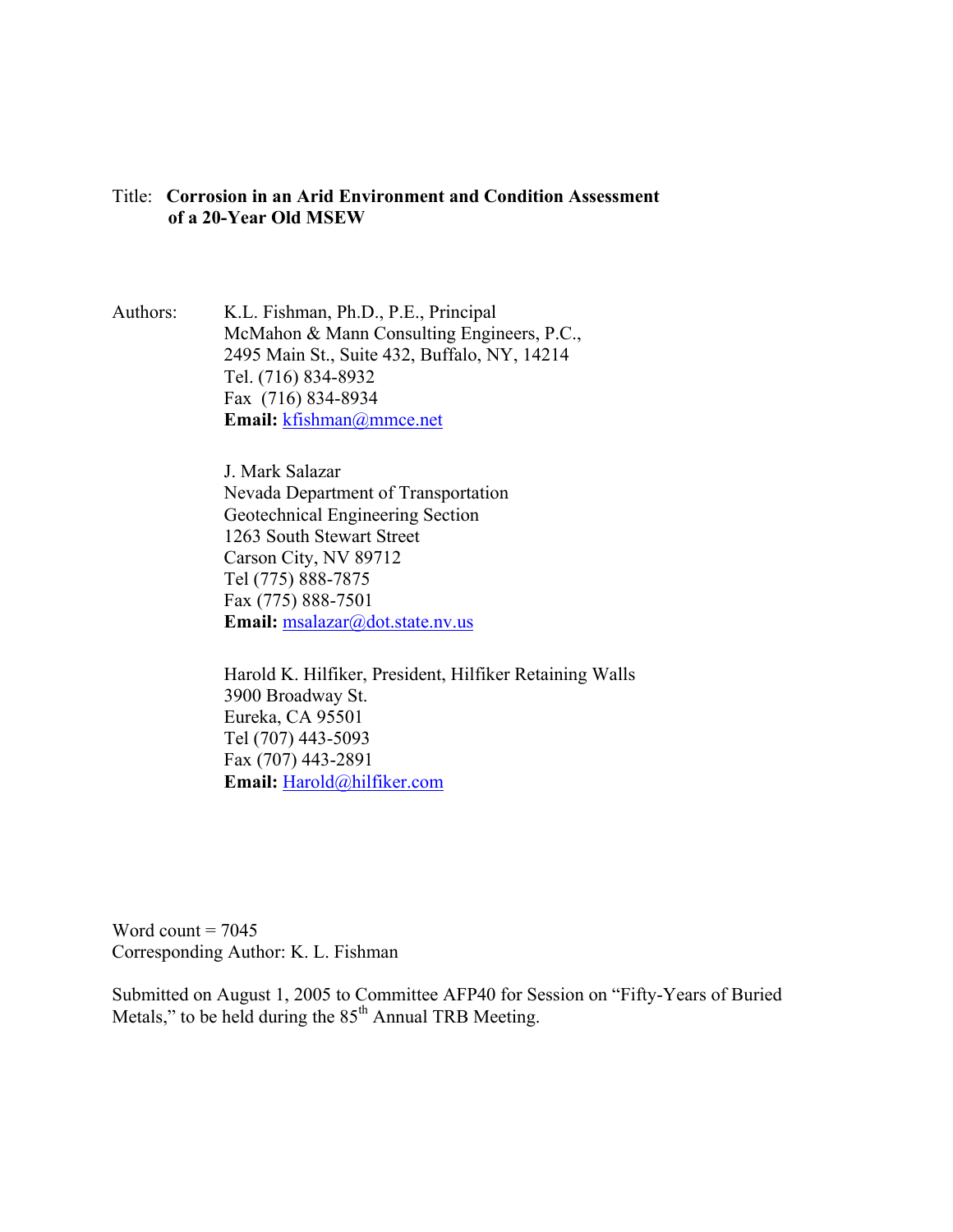### **Corrosion in an Arid Environment and Condition Assessment of a 20-Year Old MSEW**

## **By K. L. Fishman, J. M. Salazar and H. K. Hilfiker**

Abstract. Advanced corrosion was observed for three metallically stabilized earth (MSE) walls that were constructed in 1985 in Las Vegas, Nevada. The wall backfill was reinforced with plain steel welded wire fabric (WWF) manufactured from cold-drawn wire. Data presented in this paper suggest that elevated levels of corrosion may be attributed to the aggressiveness of the backfill used on this project, which had characteristics typical of soil and aggregates native to an arid environment. Metal loss and corrosion rate were observed from measurements made on samples exhumed from test pits, and from linear polarization resistance (LPR) measurements on in-service reinforcements. If the aggressiveness of the backfill is recognized, the observed corrosion rate is predictable and consistent with estimates of metal loss from mathematical models of service life, and observations available in the literature describing the performance of plain steel reinforcements at other sites. A reasonable comparison between direct physical observation and corrosion monitoring with nondestructive testing (LPR) was observed. This further demonstrates that nondestructive testing with LPR provides a means to evaluate the condition of MSE walls and observe elevated levels of corrosion.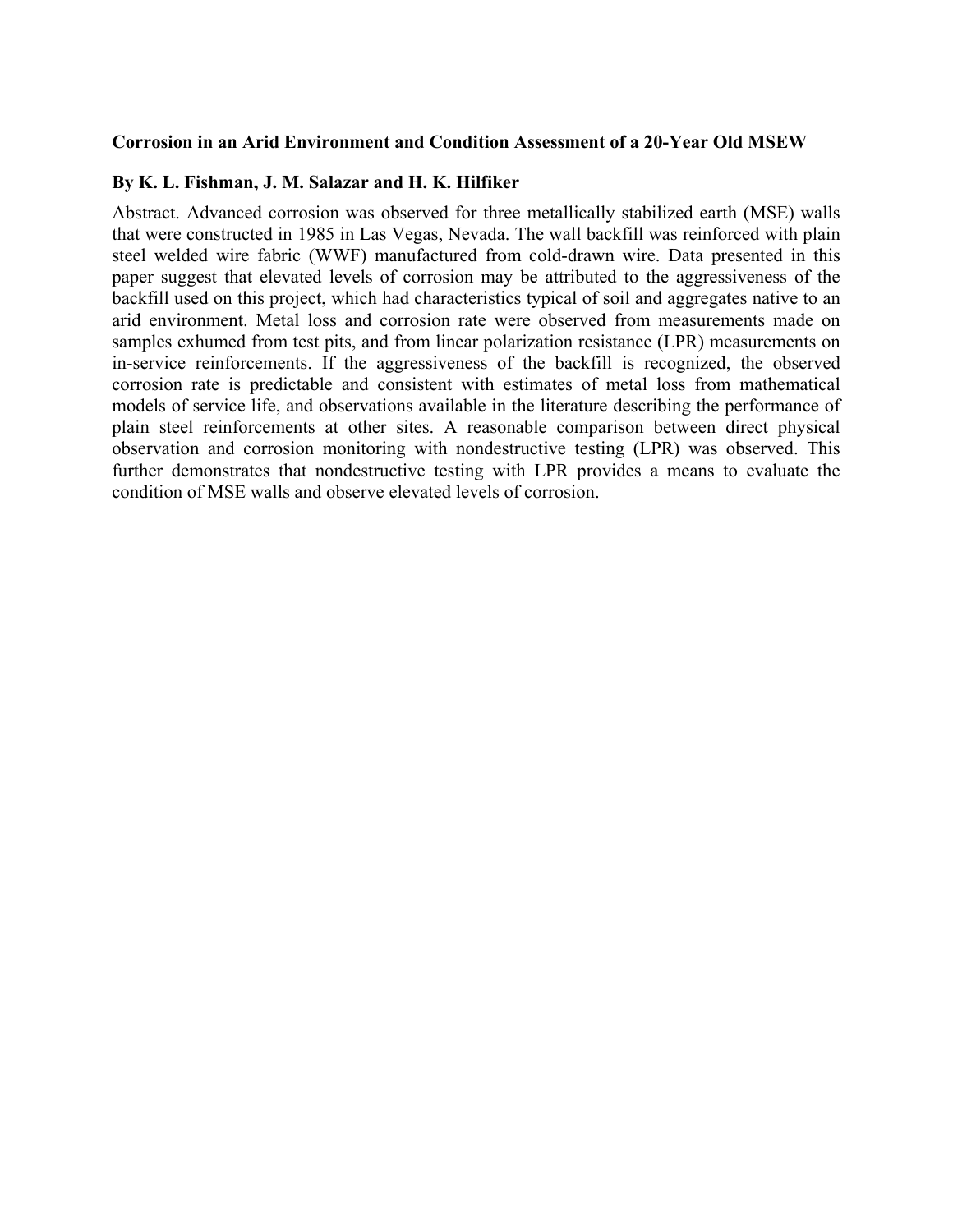## **INTRODUCTION**

In 1985, three metallically stabilized earth (MSE) retaining walls were constructed in Las Vegas, Nevada supporting the bridge approach, on ramp and highway embankment near the intersection of Interstate 515 (I-515) and Flamingo Road. In 2004, as part of a highway improvement program, the Nevada Department of Transportation (NDOT) began constructing sound walls along the edge of the I-515. One of the sound walls was a twelve feet tall, integrated slab/sound wall, founded on MSE fill just north of the Flamingo Road/I-515 intersection. A shallow excavation for this sound wall foundation exposed reinforcements near the top of the existing MSE wall, and corrosion was observed. The NDOT was concerned about the remaining servicelife of the reinforcements, and the need to demonstrate a service life of 75 years for the new sound wall and MSE wall system. Based on these concerns, the NDOT decided to assess the condition of the reinforcements and implemented corrosion monitoring at the site.

Condition assessment and corrosion monitoring follow the techniques and practices recommended by Elias (1990, 1997) and Berkovitz and Healey (1997). This paper describes details of the MSE wall, site conditions including backfill characteristics, results from condition assessment and corrosion monitoring, and conclusions regarding the service-life of reinforcements.

#### **MSE WALL DETAILS**

Figure 1 illustrates the wall system, supplied by Hilfiker Retaining Walls (Hilfiker), which incorporates welded wire fabric as soil reinforcement. Hilfiker used cold drawn steel wire (ASTM A 82) to fabricate the welded wire fabric, which was not galvanized for this particular project. A typical reinforcement is 4 feet ten-inches wide and includes ten longitudinal wires. The longitudinal wires are tied together with transverse wires spaced approximately 2 feet center to center to create a bar mat. Each of the transverse and longitudinal wire intersections is spot welded, and a plate including steel pin connectors is welded to the proximal end of each grid for attachment to the wall facing units. Longitudinal wire sizes vary from W7 to W14, and transverse wires are either W7 or W9.5.

Typical precast concrete wall panels are 12.5 feet long and 2 feet high, and each unit contains two column sections. Panels are stacked during construction and are separated by an approximate  $\frac{1}{2}$  inch gap. Widened sections along the top and bottom portion of the panels facilitate attachment of soil reinforcements. Plans call for a nonwoven geotextile to cover the vertical panel joints, but a slit film, woven geotextile was observed in the field. We speculate that the slit film geotextile may have become clogged contributing to a lack of drainage and retention of moisture within the backfill. Grids are spaced behind the wall facing such that a grid spans across each panel joint, with one grid in the center of the panel separated by an approximately seventeen inch gap.

Three MSE walls are identified in Figures 2 (a) and (b) including Walls #1 and #2 along the Northbound Flamingo Road on-ramp, and Wall #3, which supports the highway embankment along the east side of the I-515, north of Wall #1. Wall #1 supports the approach to the I-515 viaduct crossing Flamingo Road. Wall #2 is beneath Wall #1 and supports the northbound onramp from Flamingo Road. Although the height of Wall #3 is less than twelve feet, the wall supports a sloping backfill that extends twenty to thirty feet above the top of the wall facing to the crest of the embankment. Wall #1 is the largest of the three at 800 feet long with a maximum height of 32 feet and soil reinforcement lengths that vary from 11 feet to 23 feet.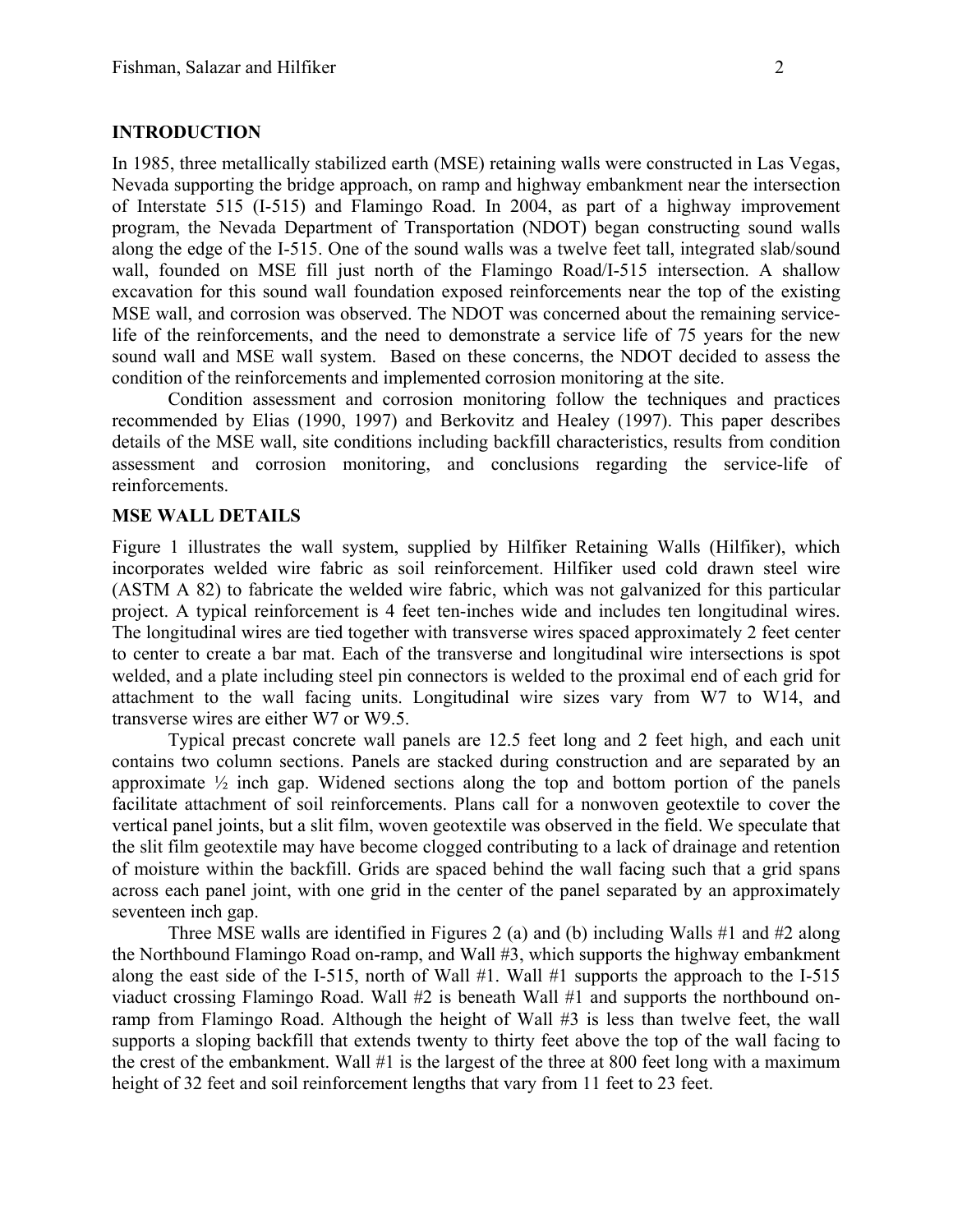

**FIGURE 1. Schematic of MSE Wall System at I-515/Flamingo Rd. (after Hilfiker Company).** 

## **SITE CONDITIONS**

The area behind the crest of Wall #1 is relatively flat and includes the pavement for I-515. The pavement structure sits atop the MSE backfill and includes a 10-inch thick Portland Cement Concrete (PCC) surface, and a 10-inch thick processed aggregate base coarse. An approximately 10 to 30 inch thick embankment cap, described as clayey sand with gravel, is found beneath the pavement structure. Beneath the cap is the MSE backfill, which is well-graded silty, sand with fine gravel. Based on information obtained from test pits and test borings advanced behind the wall, the cap and MSE backfill were slightly moist to moist and generally medium dense to dense in consistency. Below the top layer, reinforcements are placed within the MSE backfill, but possibly the top layer is located within the embankment cap. The MSE backfill is characteristic of screened aggregate derived from Las Vegas Valley concrete and aggregate sources, whereas the cap and embankment material are characteristic of natural soils encountered in the Las Vegas Valley (Terracon, 2004).

Similar MSE backfill conditions were encountered in the test pits advanced behind Walls #2 and #3. These walls retain the sloped highway embankment, covered with an approximately six-inch thick concrete slope paving. The pavement structure is located behind the embankment slope and beyond the limits of the MSE backfill at many locations.

Drainage for the pavement structure includes a number of drainage inlets located behind the retaining wall. A reinforced concrete drainage pipe (RCP) runs between the drainage inlets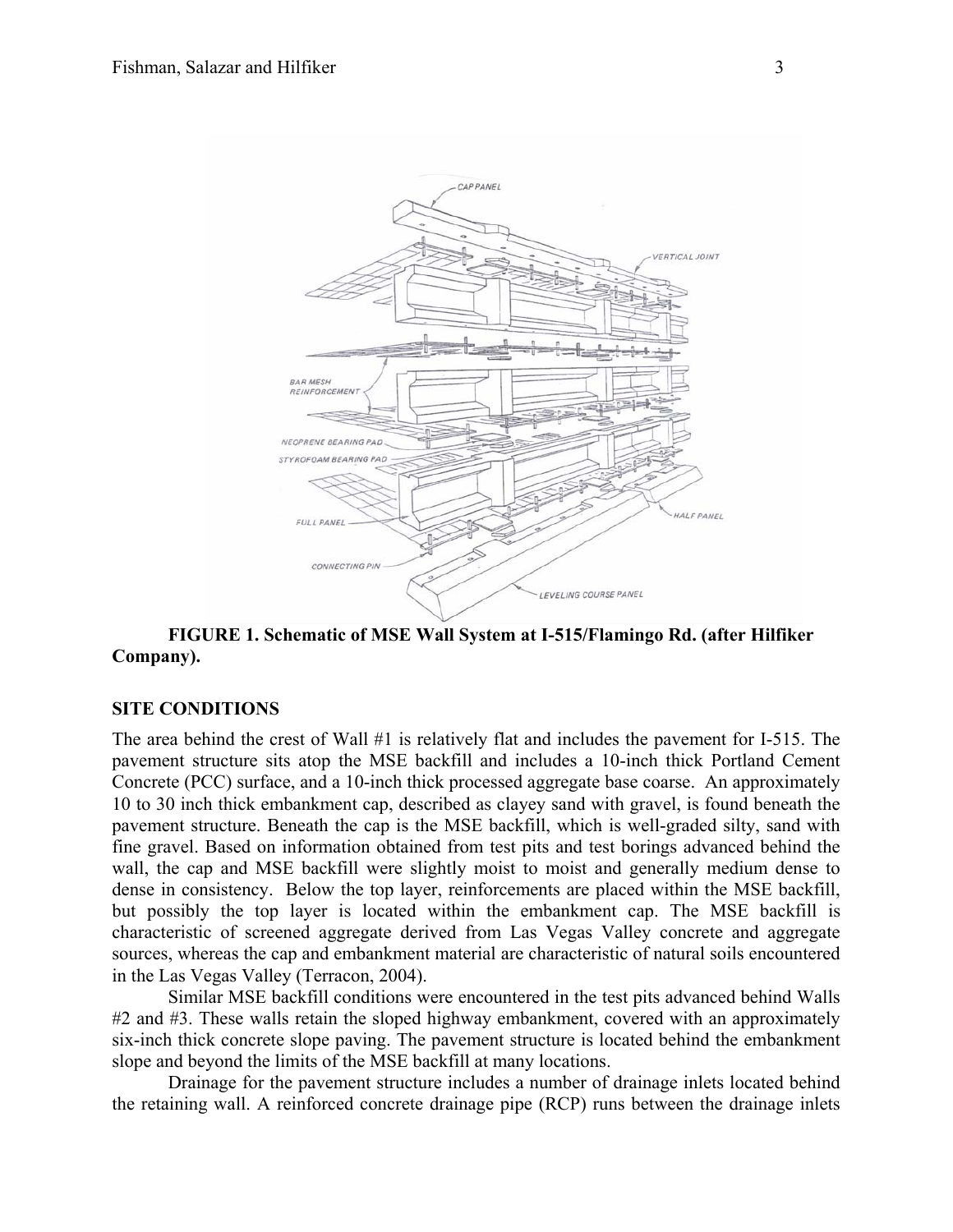along Wall #1. The depth of this drainage pipe ranges from approximately three to nine feet beneath the pavement surface and within the MSEW backfill. A drainage inlet is also located behind Wall #2. These drainage facilities may have been a source of moisture within the backfill.



**FIGURE 2(a). Wall # 1 Supporting Bridge Approach and Wall #2 Supporting On Ramp at I-515/Flamingo Rd.** 



**FIGURE 2(b). Wall #3 Supporting I-515 Embankment North of Flamingo Rd. On Ramp.** 

## **Backfill Characteristics**

Forty-three backfill samples were retrieved from test borings, test pits and openings advanced through the wall face at different elevations. Test data include grain size analysis, and measurements of moisture content, chloride and sulfate concentration, pH and resistivity. In general, the data suggest that the backfill is very aggressive relative to corrosion.

Figure 3 presents grain size distributions for the MSE backfill. Results from grain size analysis indicate that relatively coarser, more uniform, backfill is placed in proximity to the wall face. Samples retrieved further from the wall face appear to include a greater finer faction as indicated by the percent passing the No. 10 sieve. It appears that the backfill material ranges from a poorly graded sand in proximity to the wall face, becoming a poorly graded silty, sand at some distance behind the wall face. A possible scenario is that a uniform size backfill was placed near the wall face to minimize the required compaction effort. During construction, use of heavy compaction equipment near the wall face of a retaining wall must be avoided, so using uniformly graded, processed aggregate near the wall face is an attractive alternative. However, this practice can have an adverse effect on the vulnerability of the reinforcements to corrosion. The change in gradation and density, corresponding to differences in the porosity of the backfill, promotes development of macro cells due to differences in oxygen and moisture conditions. Development of these macro cells can promote corrosion of the reinforcements and the practice of placing more poorly graded backfill near the wall face should be avoided, particularly if salts are prevalent within the backfill.

The observed moisture content of the samples ranges from one to thirteen percent with a median of six percent. These measurements appear to have a random spatial variation. If we assume that the density or porosity of the backfill varies with respect to uniformity of gradation, these data suggest that the degree of saturation varies with respect to distance from the wall face. Assuming approximate densities of 100 pounds per cubic foot (pcf) and 120 pcf for material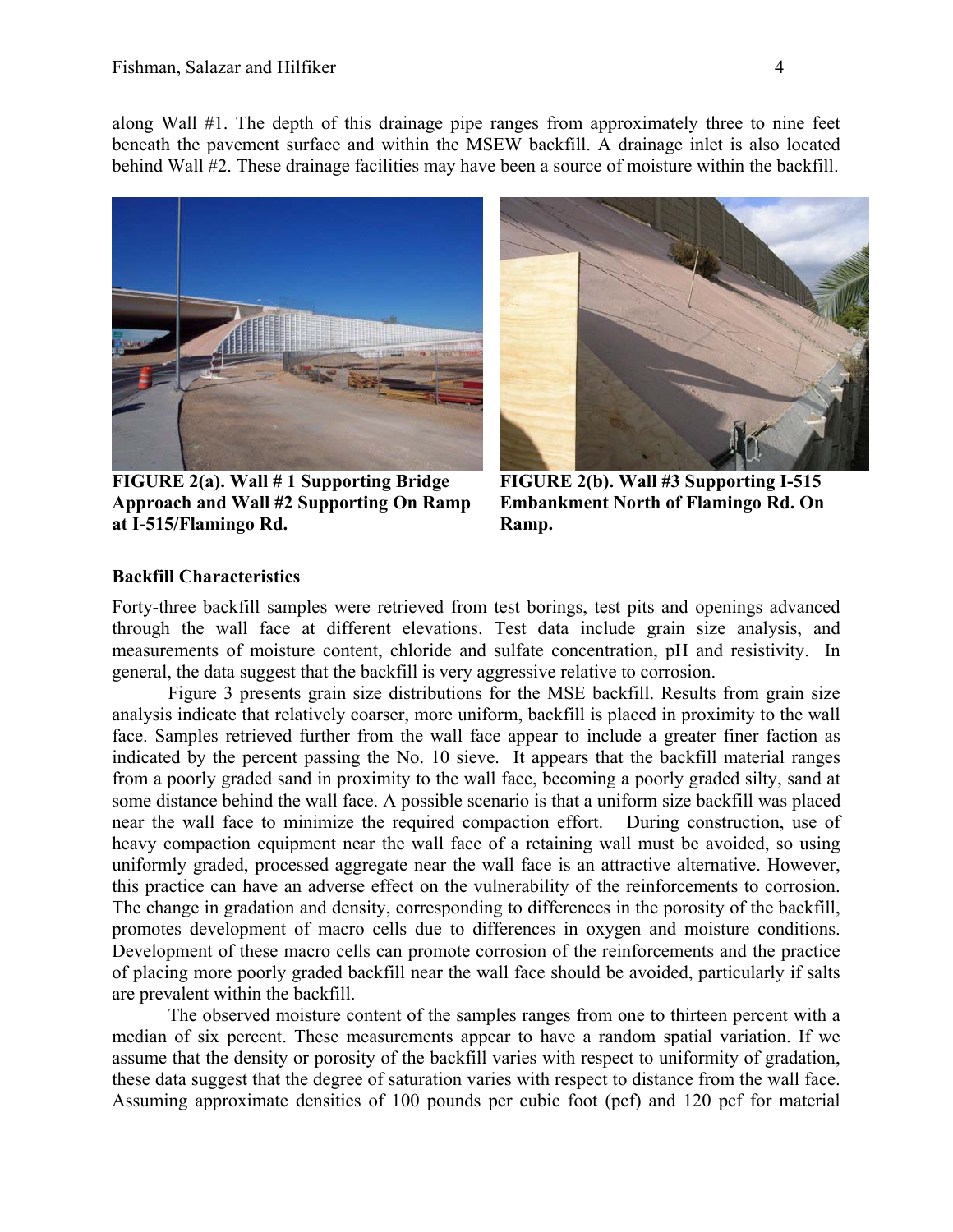closer to, and further from, the wall face renders an estimated degree of saturation of approximately 25% and 40%, respectively. The possibility for the degree of saturation to vary over time in response to infiltration from storm events also exists. In the case of a porous (pervious to air) and noncohesive soil, soil induced corrosion increases with increasing water content, reaches its maximum at a water saturation of 30% to 50%, and thereafter decreases as the water content rises beyond 50% (Rehm, 1980). The estimated degree of saturation at the site ranges from 25% to 40% and therefore the moisture content is within the range of concern.



**FIGURE 3. Grain Size Distribution for the MSE Backfill at I-515/Flamingo Road in Las Vegas, Nevada.** 

The measured electrochemical parameters including pH, resistivity, sulfates and chlorides also appear to have a random spatial variation. The measured pH indicates that the backfill is alkaline with a minimum, maximum and median measurement of 8, 10 and 9, respectively. Salt concentrations are observed in terms of chloride and sulfate ion concentrations. Chloride concentrations are slightly elevated at several locations (>50 ppm), and the measured sulfate concentrations range from less than 200 parts per million (ppm) to 9075 ppm with a median of 660 ppm. The median measured resistivity is approximately 1000  $\Omega$ -cm. Generally, soil resistivity is inversely proportional to salt concentration, and these measurements compare very well with published correlations between resistivity and sulfate concentration (USDA, 1969; Rehm, 1980).

Generally, ground conditions are considered aggressive if the resistivity of the backfill is less than 2000 Ω-cm and if sulfates and chlorides are present in sufficient quantities. Chloride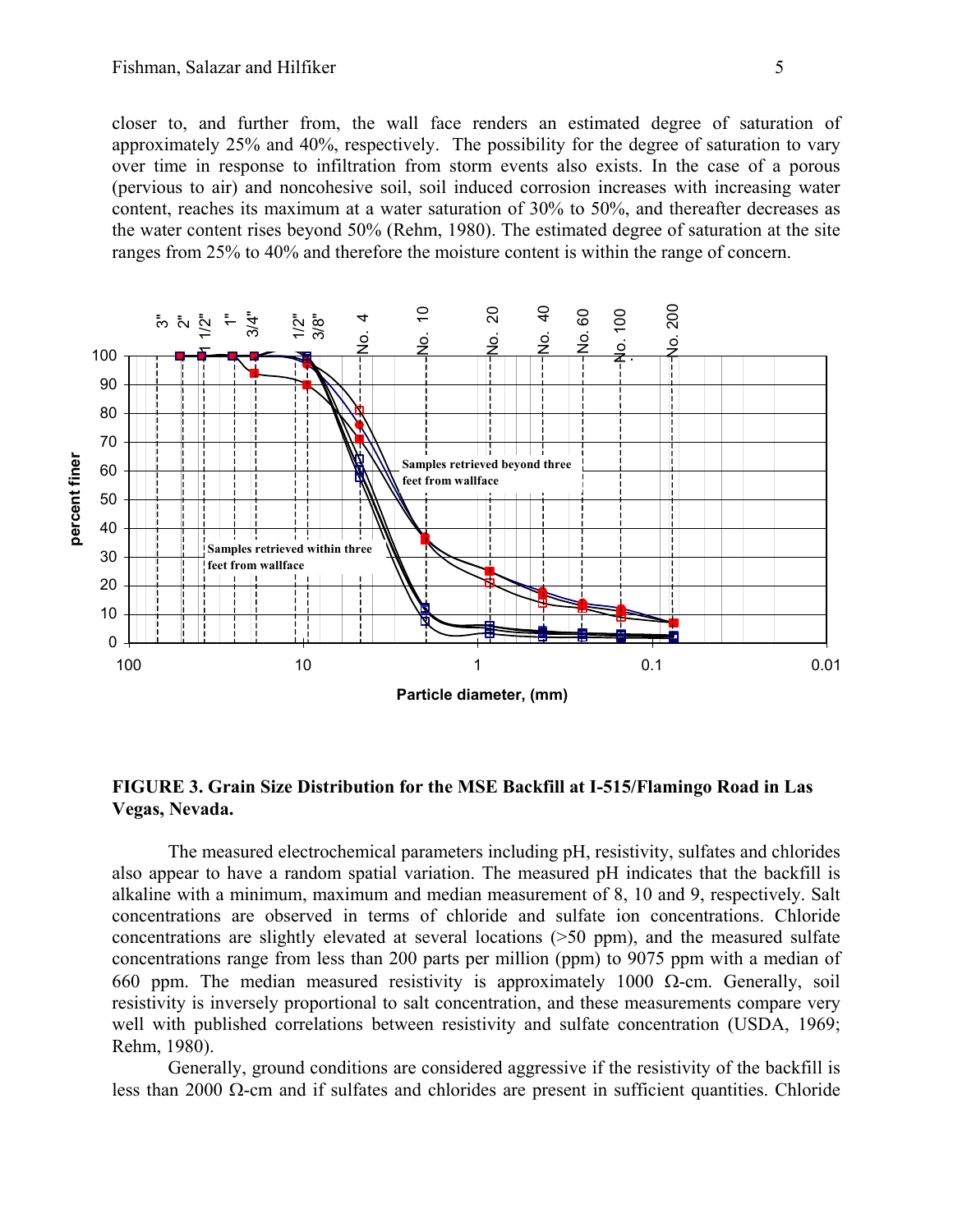concentrations above 50 ppm and sulfate concentrations higher than approximately 200 ppm to 500 ppm are cause for concern (Rehm, 1980). The following table provides general measures of corrosion potential based on the results of resistivity testing (NACE, 1985).

| Corrosiveness           | Resistivity<br>$(\Omega$ -cm) |
|-------------------------|-------------------------------|
| Very Corrosive          | 0 to 1000                     |
| Corrosive               | 1000 to 2000                  |
| <b>Mildly Corrosive</b> | 2000-10000                    |
| Progressively Less      | >10000                        |
| Corrosive/Noncorrosive  |                               |

Corrosiveness of Soils (NACE, 1985)

Based on the resistivity (1000  $\Omega$ -cm) and sulfate ion concentrations (700 ppm) measured on the samples, the backfill at the I-515/Flamingo Road site is considered very corrosive in terms of established measures of corrosion potential.

#### **Reinforcement Condition**

The conditions of reinforcements were observed from thirty-seven samples exhumed from eleven test pits distributed along Walls #1,2 and 3. Severe corrosion was observed along many of the exposed reinforcements as shown in Figures 4 (a) and (b). Corrosion was nonuniform, and metal loss appeared to be concentrated at distinct locations that were approximately an inch apart. In places, the wires were observed to have corroded to a pencil point, but nearby the wires appeared to be intact and often coated with precipitate. The deposit thickness was often up to an inch or more. These observations are consistent with macro cell corrosion.

Metallurgical testing and analysis were performed on specimens of steel and material adhered to the surface of the reinforcements. Results are obtained from chemical analysis including energy dispersive x-ray florescence spectroscopy (EDXRF) and x-ray diffraction; observation of the steel microstructure from the scanning electron microscope (SEM), and, mechanical testing including hardness and tension tests on selected wire samples. These results indicate that the relatively high rate of corrosion observed at the site is likely due to conditions within the backfill, and may not be attributed to any particular anomaly associated with the steel wire used to reinforce the backfill.

The precipitate appeared to be a combination of corrosion deposit and carbonate, or salts derived from the backfill. Three distinct colors of the deposits were observed including red (rust colored), whitish-tan and black. Black and red corrosion products were identified as magnetite  $(Fe<sub>3</sub>O<sub>4</sub>)$  and hematite or ferric oxide  $(Fe<sub>2</sub>O<sub>3</sub>)$ , respectively. The, whitish, material adhered to the wires was identified as dolomite  $(CaMg(CO_3))$ . The dolomite is most likely the result of condensation of minerals present within the aggregate backfill. Another interesting result was the detection of significant concentrations of chlorine and sulfur within the red corrosion product (hematite).

No other anomalies or abnormalities were observed with respect to the steel composition, structure, hardness or tensile strength.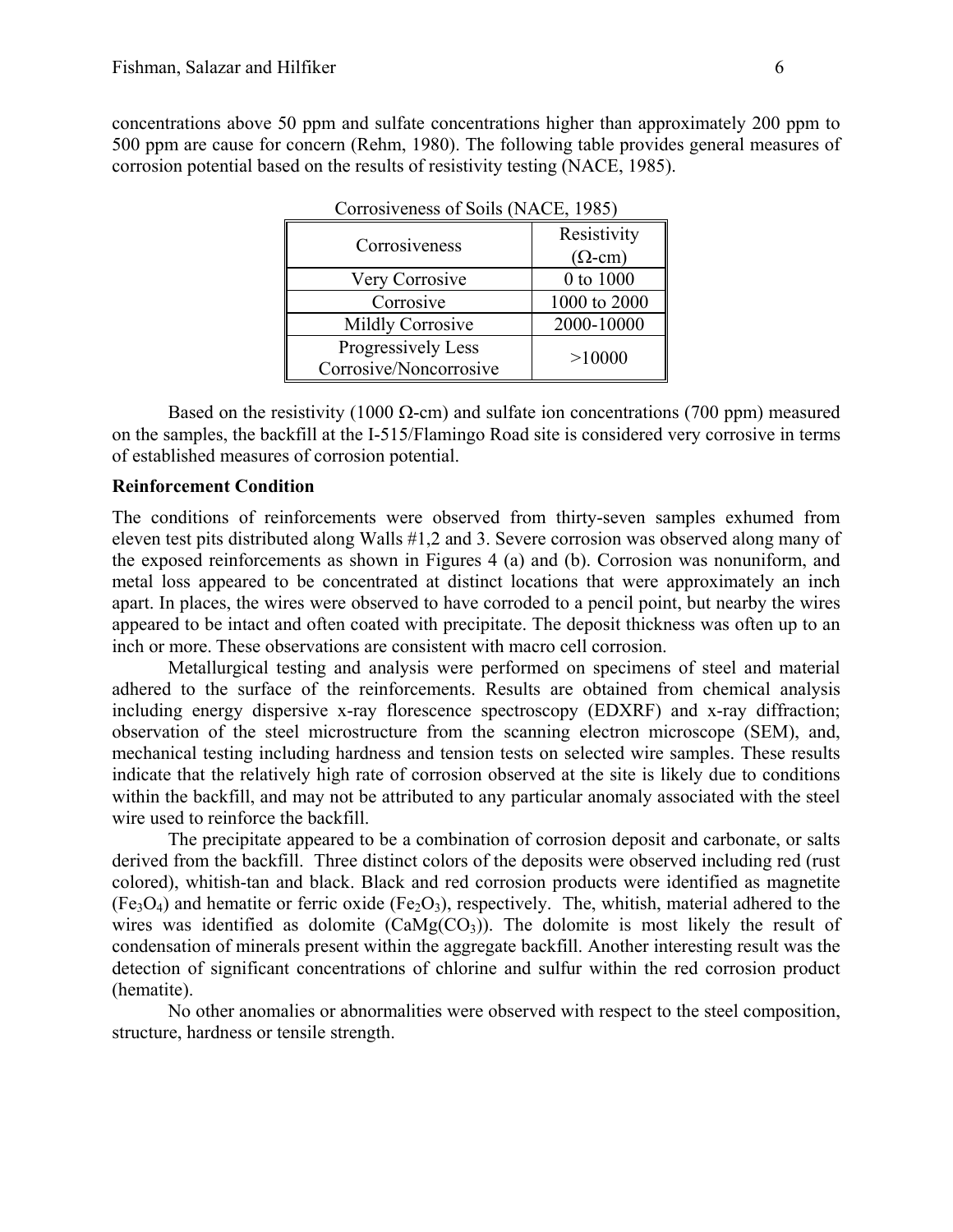

**FIGURE 4(a). Reinforcement Observed in Test Pit.** 



**FIGURE 4 (b). Reinforcement Observed in Laboratory.**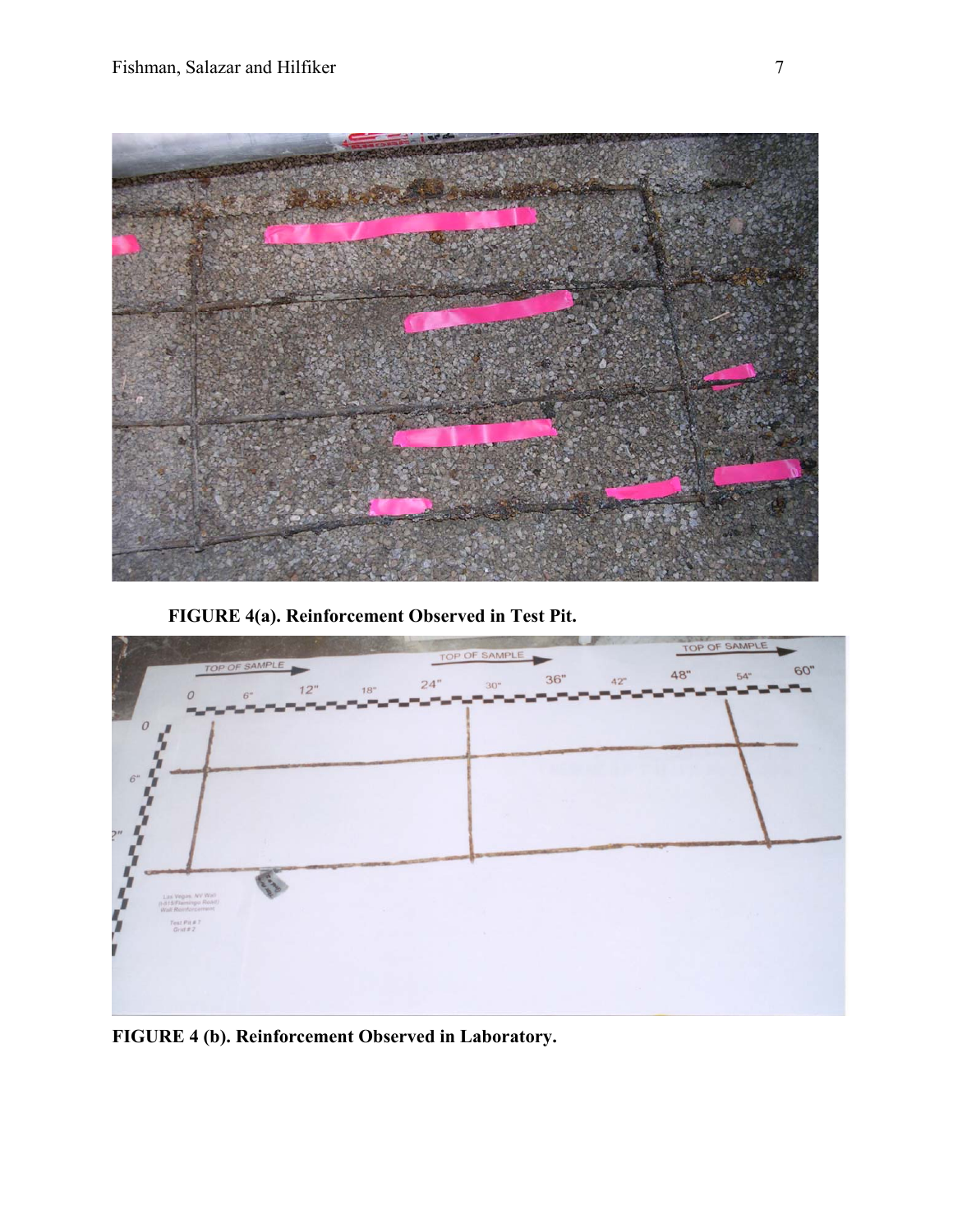## **MEASUREMENT OF METAL LOSS AND CORROSION RATE**

Metal loss measurements were made from direct physical observation of reinforcement samples, which were exhumed from test pits advanced within the MSE backfill. Alternatively, electrochemical tests, using the polarization resistance technique (LPR) as described by Lawson et al. (1993), Elias (1990, 1997) and Berkovitz and Healy (1997), were used to monitor corrosion rates (instantaneous). Forty-five reinforcements were wired for monitoring with the LPR technique, and twenty-seven steel and nine galvanized coupons were distributed within the backfill along Walls #1, #2 and #3. Direct physical measurements and electrochemical test techniques (LPR) each have inherent advantages and limitations, however, some of the limitations are overcome by performing both measurements; and by using the results to calibrate mathematical models of corrosion rate available in the literature.

Direct physical observations are useful to assess the nature of corrosion, loss of reinforcement capacity from corrosion, and the idealized uniform corrosion rate. Corrosion rate, as an average over the age of the structure, may be computed by dividing the metal loss by the age of the reinforcements. Data from direct physical measurement are also useful for comparison with measurements of corrosion rate from LPR. However, direct observations are limited because all of the reinforcement samples were exhumed from elevations within five feet from the top of the wall face.

The LPR technique is a nondestructive test, whereby reinforcements at elevations ranging from the top to the bottom of the wall are accessed through the wall face. Results from LPR are useful to obtain a better spatial distribution of corrosion rate measurements. The corrosion rate measured with the LPR technique is an average with respect to the surface area of the reinforcement sample. Therefore, the maximum rate of corrosion is not directly determined from the results of LPR. Also, a number of LPR measurements with respect to time must be made to assess the temporal variation in corrosion rate, and estimate metal loss.

## **Metal Loss**

Metal loss was observed from thirty-seven exhumed reinforcement samples by measuring the remaining diameter at selected locations with a pair of calipers having a sensitivity of ±0.0005 inches. Corrosion deposits and precipitate were removed from the surface of the samples prior to making measurements. The metal loss study includes approximately twenty-eight hundred measurements of remaining diameter.

Two quantities are estimated based on the measurements of remaining diameter including:

- 1. remaining capacities of the exhumed reinforcements, and
- 2. "statistical" or "idealized" uniform metal loss.

#### *Remaining Capacity*

Reinforcement samples are approximately four feet wide, five feet long, sections of WWF and include approximately eight longitudinal and two transverse wires. Along each wire specimen a critical location is identified corresponding to the smallest remaining diameter observed at any point along the specimen. The maximum loss of section was most often observed at least three feet behind the wall face. This is consistent with the development of macro cells wherein corrosion would occur in the anodic area of the steel surface within the less porous, more oxygen deprived backfill.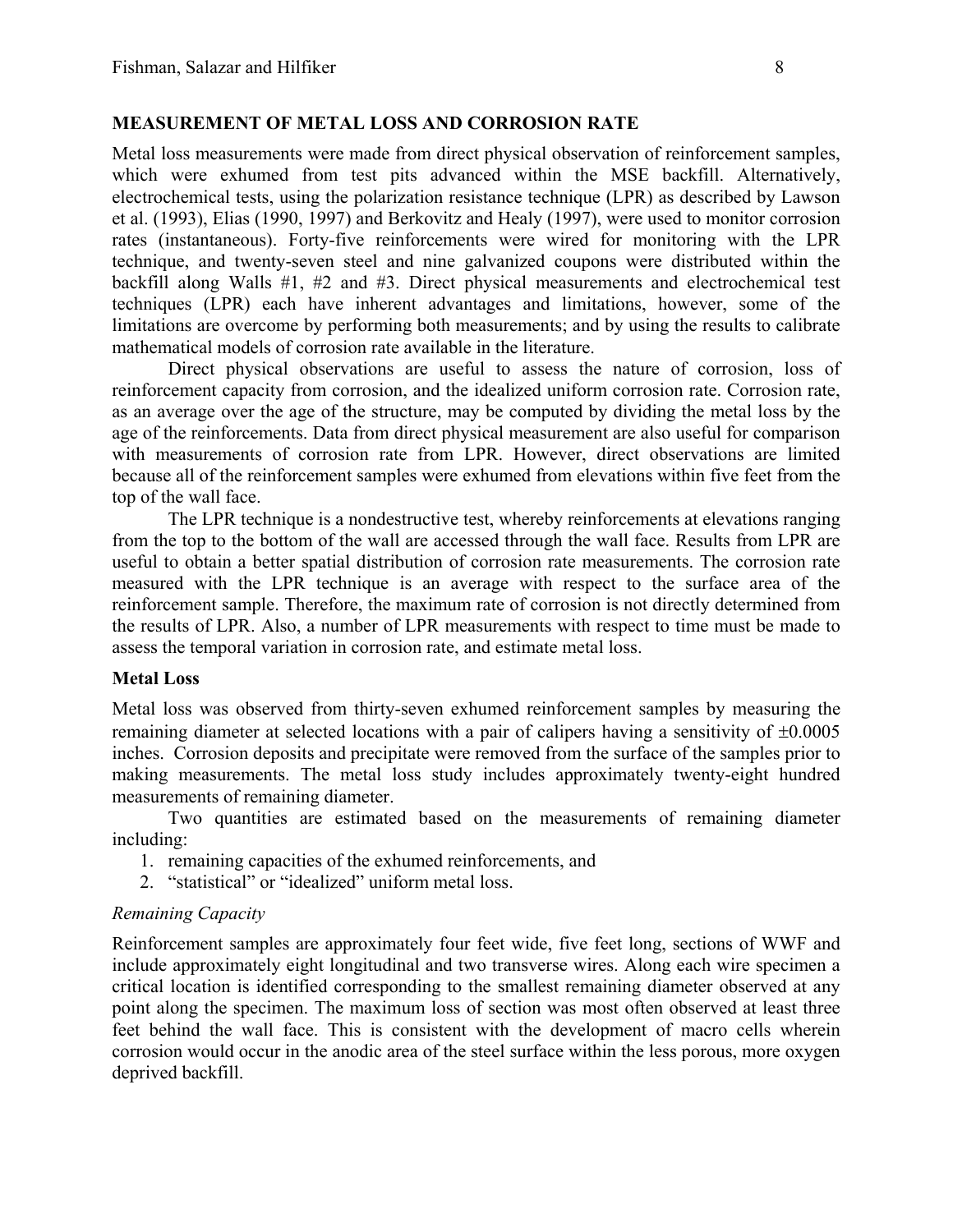The remaining diameters at each critical section for all the wires included within a corresponding reinforcement sample are averaged to render the average diameter remaining for the sample. The remaining reinforcement capacity is computed as the product of the average remaining wire diameter, the number of wires per reinforcement (10), and the allowable tensile stress  $(0.48f_y)$ . According to ASTM A82, the specified minimum yield stress,  $f_y$  of the cold drawn steel wire used to manufacture the reinforcements is 70 ksi.

The largest average remaining wire diameter for any of the thirty-seven reinforcement samples was 0.234 inches and the lowest was 0.06 inches. Grids observed from test pits excavated near pavement drainage facilities appear to have lost more capacity compared to grids observed in other locations. These data appear to be randomly distributed and symmetric with respect to the mean  $(\mu)$  when the grids exhumed near drainage facilities are excluded. The mean remaining wire diameter observed at the critical locations is 0.183 inches, corresponding to an average allowable capacity of 8838 pounds/grid or 1413 pounds/ft considering a 58 inch wide grid and a coverage ratio of 0.773.

### *Uniform Metal Loss*

Estimation of metal loss is in terms of the loss of thickness neutralized through corrosion, which is often expressed in terms of an "idealized" or "statistical" uniform metal loss. If we consider metal loss as uniformly distributed, we may compute a corresponding uniform remaining diameter for all the wires included in the sample. The concept is useful for interpretation of corrosion rate measurements and comparison to available mathematical models of uniform corrosion. In fact, because these losses in thickness are nonuniform, the ratio "relative loss of capacity/relative uniform loss of section" is higher than one (Jackura, 1987; Elias, 1990; Smith et al., 1996).

Measurements of the remaining diameter are made at close intervals along each wire to assess the uniform loss of cross section of a sample. The remaining uniform diameter is the integration of the measured diameters divided by the total length of the wires included in the sample. Uniform loss of thickness is computed as the initial radius minus the remaining uniform radius. Uniform rates of corrosion are estimated by dividing the uniform loss by the age of the samples ( $\approx$ 20 years). Computed uniform rates of corrosion range between 5.2  $\mu$ m/yr and 29  $\mu$ m/yr, with a mean of approximately 14  $\mu$ m/yr.

#### **LPR Measurements**

The range, average, and distribution of corrosion rates measured for reinforcements using the LPR technique within Walls #1, #2 and #3 are similar. Corrosion rate measurements range from 0.75  $\mu$ m/yr to 76  $\mu$ m/yr. On average the corrosion rates observed in March ( $\mu$  = 11.8  $\mu$ m/yr, standard deviation ( $\sigma$ ) = 13.9  $\mu$ m/yr) were higher than those obtained in August ( $\mu$  = 8.9  $\mu$ m/yr,  $\sigma = 8.6 \mu m/yr$ ). LPR measurements correspond to a uniform corrosion rate at an instant in time. Thus, corrosion rates measured with the LPR technique compare reasonably well with direct observation of uniform metal loss.

In particular, significantly higher rates of corrosion were observed during March in the vicinity of drainage facilities located within the backfill behind Wall #1. Subsequent to the initial investigation and excavation of test pits, the area behind Wall #1 was capped with flowable fill in February 2004 and may have still been relatively moist in March of 2004. However, by August 2004 the backfill may have lost moisture, due to lack of recharge, increasing the transient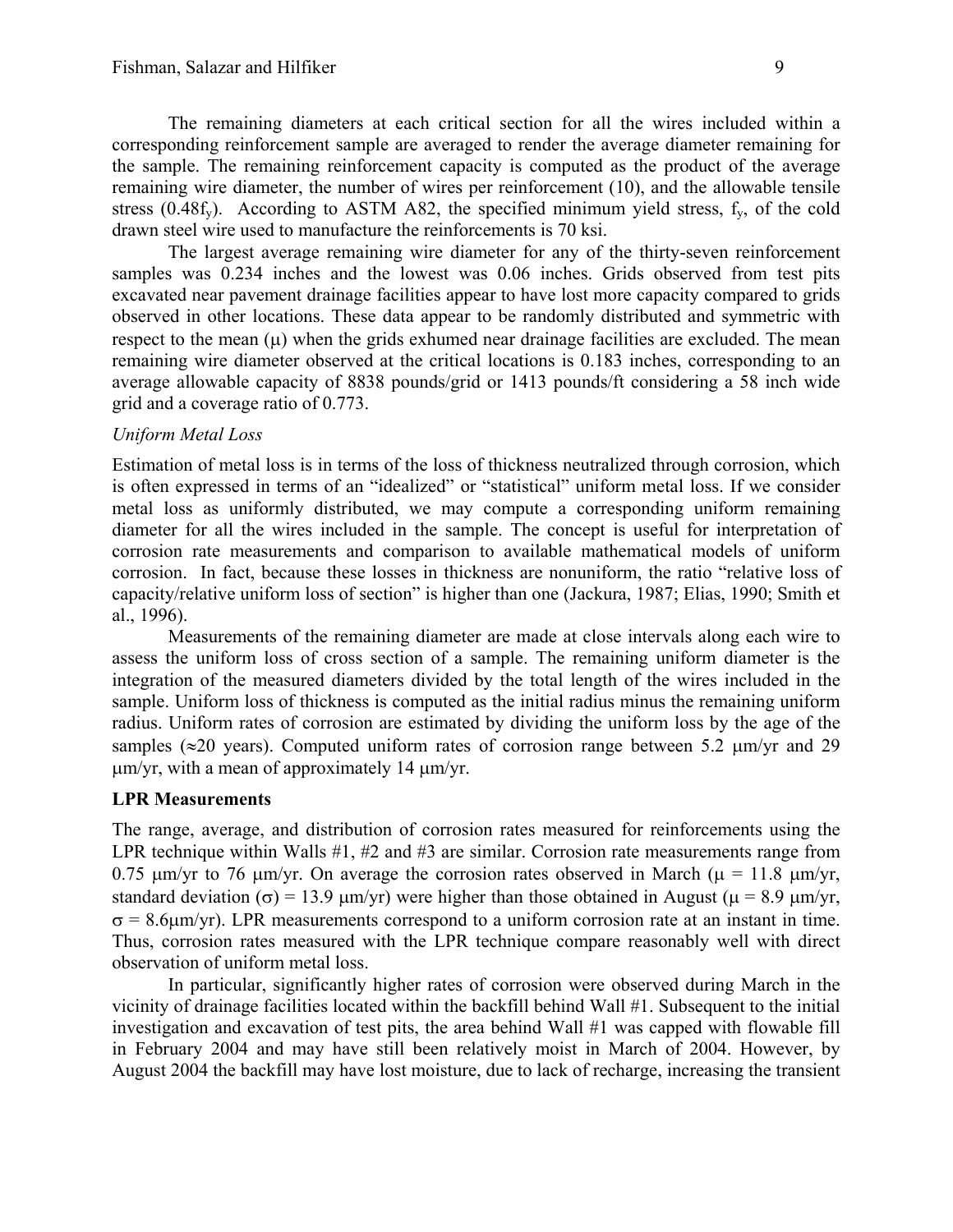resistivity of the backfill and affecting a lower corrosion rate. Higher corrosion rates were also observed behind Wall #2 in the vicinity of a drainage inlet (DI-4).

Free corrosion potential is also measured as part of the LPR measurement. Measurement of free corrosion potentials is useful to access the presence of corrosion and remaining zinc in the case of galvanized reinforcements (Elias, 1990; Lawson et al. 1993)). Observed free corrosion potentials appear to correlate well with respect to station along the wall face. Most of the reinforcement corrosion potentials are in the range associated with corroded steel surfaces. Free corrosion potentials for steel coupons are lower than those for reinforcements, and are expected to increase as coupons corrode over time. Also, the potentials of galvanized steel coupons are lower (more negative) than steel coupons installed at the same location. The potential of the zinc coupons will increase as the zinc is consumed. Future monitoring of galvanized and steel coupons will be useful for documenting the durability of zinc coating in this environment.

### **DATA ANALYSIS**

Several models are available in the literature for computing metal loss and rate of corrosion applicable to MSE reinforcements. Constants for describing corrosion rate are based on electrochemical parameters measured for the MSE backfill such that corrosion rates and metal loss may be computed for normal, moderate and aggressive backfill environments. In 1984, CALTRANS implemented the following metal loss model in their Interim Design Criteria for considering durability of plain steel reinforcements (Jackura et al., 1987):

$$
A = (D-2K(Y-C))^{2}/D^{2} \times 100\%
$$
 (1)

where,

 $A = \frac{9}{6}$  of the original cross-sectional area remaining  $D =$ Original diameter, (inches)

 $Y = Time$  of exposure, years

K= General Corrosion Rate factor (K=0.0028 for corrosive backfill, and 0.0011 for alkaline soils with R  $> 1000 \Omega$ -cm)

 $C =$  Useful life of Coating, years (For Bare Steel,  $C=0$ ).

Equation (1) accounts for localized corrosion and can be used to compare with the remaining capacity observed for reinforcements. According to the shop drawings, the wire size used at the I-515/ Flamingo Road site is W7, corresponding to an original diameter, D, of 0.298 inches. Calculations with Equation (1) predict that 40 percent of the original cross sectional area remains after 20 years of service at the site. Considering a mean remaining wire diameter at critical locations of 0.183 inches, the remaining capacity ( $\mu = 38\% = (0.183)^2/(0.298)^2 \times 100\%$ ) observed from reinforcements exhumed at the I-515/Flamingo Road site compares very well with expectations based on use of Equation (1). If backfill conditions at the I-515/Flamingo Road site are assumed to be nonaggressive, Equation (1) predicts that approximately 73 percent of the original cross section would remain after twenty years of service, and the remaining cross section would not degrade to 40 percent of the original until reaching a service life of fifty years.

Corrosion rate measured with the LPR technique may also be compared with expectations based on an "idealized" uniform loss of cross section. This comparison must also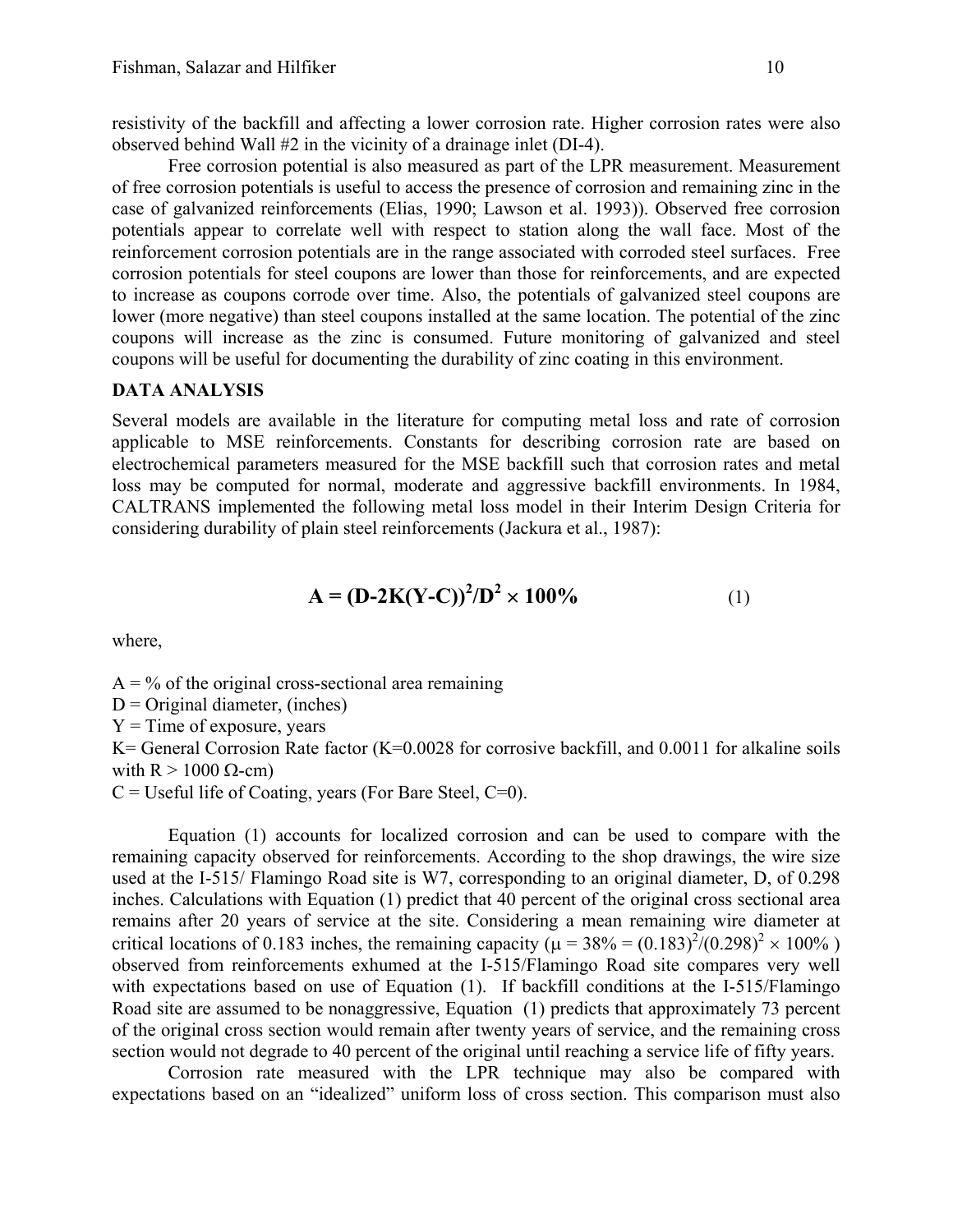consider that the LPR measurements provide an instantaneous measure of the corrosion rate. The possibility that corrosion rates were higher at an earlier point in time may be considered with an appropriate mathematical model for uniform corrosion rate.

Based on the work of Romanoff (1957), the following uniform corrosion rate model is proposed for steel reinforcements in aggressive ground conditions (Elias, 1997):

$$
\mathbf{X} = 40t^{0.8} \tag{2}
$$

and,

$$
r = 0.8 (40) t^{(-0.2)}
$$
 (3)

where,

 $X =$  metal loss, i.e. loss of radius ( $\mu$ m),  $t=$  time (years), and  $r =$  corrosion rate ( $\mu$ m/year)

Equation (3) renders a corrosion rate of 17  $\mu$ m/year at t= 20 years. This compares reasonably well with the average corrosion rate measured with the LPR technique (12 µm/year). Thus, it appears that LPR measurements are consistent with direct physical observations at the I-515/Flamingo Road site, and expectations based on corrosion rate models applicable to aggressive backfill conditions. This demonstrates that, if interpreted properly, and with knowledge of age and type of reinforcements, corrosion rate measurements with the LPR technique may be used to identify unusually high rates of corrosion at a site. These interpretations should still be verified with direct physical observations on exhumed reinforcements. However, fewer destructive samples are needed if they are supplemented with NDT results from LPR measurements.

Using Equation (2), the expected uniform metal loss for reinforcements at the site is 0.017 inches (439 um) after 20 years of service. In comparison, the average loss of thickness at critical locations is  $0.058$  inches  $((0.298-0.183)/2 = 0.058$  inches). Considering the mean of the uniform corrosion rate measurements obtained with LPR measurements is approximately 70% of that obtained from Equation (3), the ratio between the observed average of the maximum loss of wire thickness, and the uniform loss of thickness is between 3 and 5. This ratio is useful to estimate remaining capacity of plain steel WWF reinforcements in these backfill conditions using the LPR technique. Thus, the NDOT may utilize NDT to evaluate similar walls in the Las Vegas area.

## **SUMMARY AND CONCLUSIONS**

## **Summary**

1. Based on results from laboratory testing of forty-three samples, the backfill at the site is considered to be very corrosive. Metallurgy tests conducted on samples of exhumed reinforcements reveal that the relatively high rate of corrosion observed at the site is likely due to conditions within the backfill, and may not be attributed to any particular anomaly associated with the reinforcements. The maximum metal loss observed along reinforcements exhumed from the test pits occurred at locations at least three feet behind the wall face. This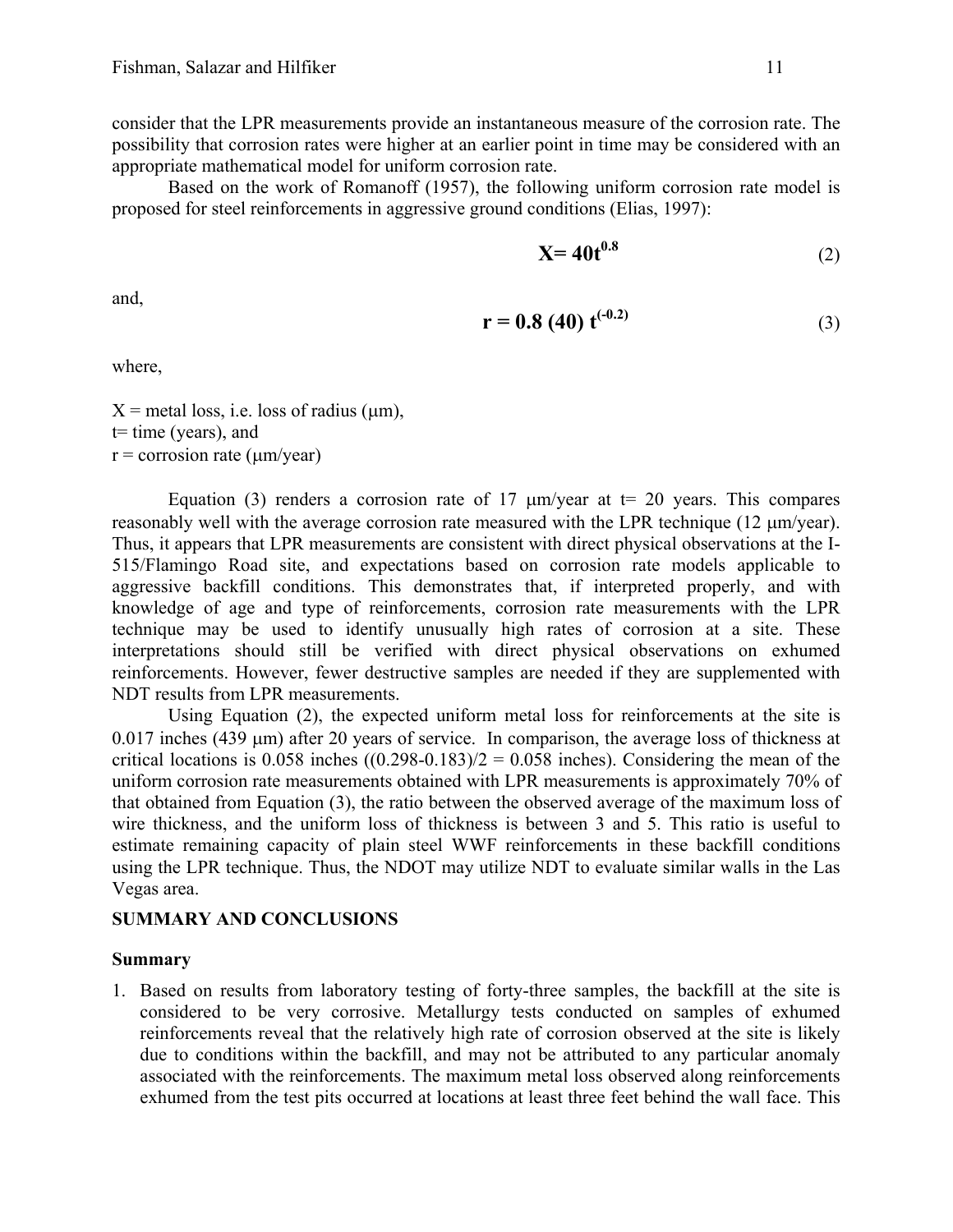observation is consistent with development of macro cells between the front and rear portions of the reinforcements; possibly due to variation in the porosity of backfill.

- 2. Direct observations of metal loss were made from thirty-seven samples of corroded reinforcements exhumed from eleven test pits. These data are useful to assess the nature of corrosion, loss of reinforcement capacity from corrosion, and the idealized uniform corrosion rate. All of the reinforcement samples were exhumed from elevations within five feet from the top of the wall face. The LPR technique was used to monitor corrosion for reinforcements located at other elevations.
- 3. The LPR technique was used to monitor idealized uniform corrosion rate for forty-five reinforcements distributed along Walls #1, #2 and #3. Thirty-six coupons were also installed and monitored to serve as a basis for comparison. These data are useful to: (a) assess the spatial distribution of corrosion severity, and (b) further assess backfill conditions, and serve as a guide for selecting appropriate parameters for corrosion rate models and estimating remaining service-life.
- 4. LPR measurements indicate that corrosion is similar between Walls #1, #2 and #3 and similar corrosion rates are observed with respect to the top and bottom of the walls. Higher corrosion rates were observed in proximity to drainage structures placed within the backfill. Observations of reinforcement samples exhumed from test pits also indicate that Walls #1, #2 and #3 are in similar condition.
- 5. The LPR technique measures uniform corrosion rate at an instant in time and does not render maximum loss of section, or directly provide an estimate of remaining service life. Results may be used to select or calibrate appropriate corrosion rate models for estimating existing condition and projecting loss of section. Estimated rates for idealized uniform corrosion are consistent between direct observations of exhumed reinforcements, LPR measurements, and equations available in the literature. Based on these estimates, the average uniform loss of thickness (wire radius) after twenty years of service ranges from 0.010 inches to 0.017 inches, corresponding to a uniform corrosion rate of 0.0005 in/yr to 0.0008 in/yr (12 µm/yr to  $20 \text{ um/vr}$ .
- 6. The average of the maximum metal losses observed at critical locations along the exhumed reinforcement samples corresponds to loss of thickness equal to 0.0575 inches. The maximum metal loss relates to the remaining grid capacity, which on average is approximately 38 percent of the original grid capacity (i.e. on average the reinforcements have lost 62% of their capacity from corrosion). This is consistent with design equations available in the literature for estimating the necessary thickness of sacrificial steel for reinforcements within a corrosive backfill environment.
- 7. The ratio between idealized uniform loss of thickness and the average of the maximum loss of thickness observed from these data ranges from 3 to 5. This is consistent with the statistical correlation for round bar elements cited in the literature (Romanoff, 1957; Jackura et al., 1987; Smith et al., 1996).

# **Conclusions**

The highest remaining capacity observed from any of the reinforcement samples retrieved at the site is 63%, and on average the remaining capacity is 38% of the estimated original capacity of the reinforcements. Calculations of tension in the reinforcements for the MSE walls indicate that at some locations the computed reinforcement tension exceeds the allowable when metal loss from corrosion is considered. Essentially, the reinforcements are now in the condition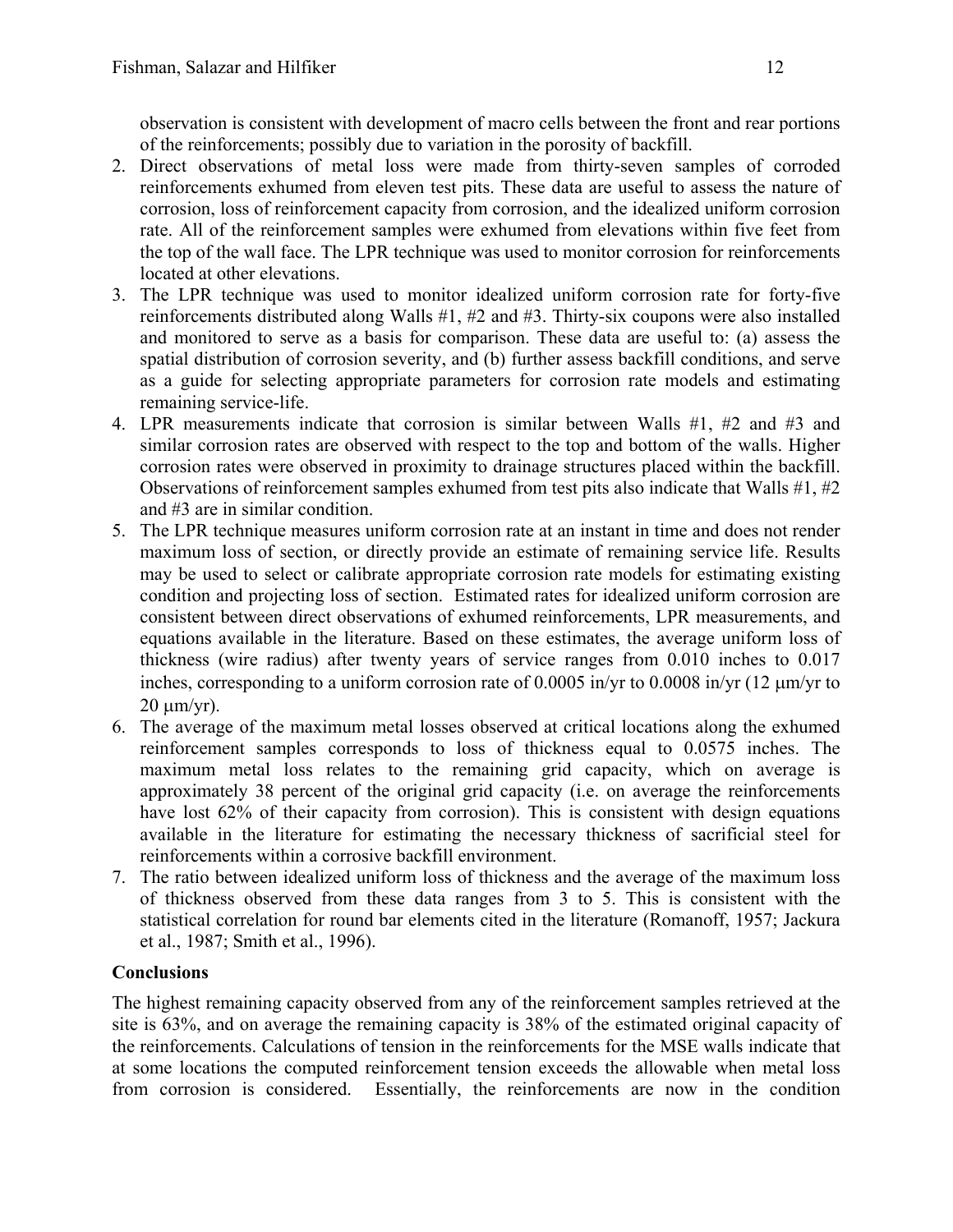anticipated at the end of 50 years, i.e. approximately two and a half times the anticipated corrosion rate (assuming that in 1984 the design objective was 50 years).

All three walls at the site appear to have experienced elevated levels of corrosion. These elevated levels of corrosion may be attributed to the aggressiveness of the backfill utilized on this project, and the presence of moisture within the backfill. If the aggressiveness of the backfill is recognized, the observed rate of corrosion is predictable and consistent with estimates of metal loss from mathematical models of service-life, which are based on observations of the performance of plain steel reinforcements documented in the literature.

A reasonable comparison between direct physical observation of metal loss and NDT was observed. Results from NDT must be interpreted carefully in terms of the age of the reinforcements, the tendency for corrosion rate to attenuate with respect to time, and the relationship between idealized uniform corrosion and loss of reinforcement capacity. Nondestructive testing using the LPR technique provides a means to evaluate the condition of MSE walls and determine if elevated levels of corrosion have occurred, if details of the reinforcements, wall construction and age of the wall are known. Results from NDT must be verified with direct physical observations, albeit less than would be necessary in the absence of NDT.

# **ACKNOWLEDGEMENTS**

Barry Berkovitz, P.E. from the FHWA conducted a preliminary evaluation of the site and recommended that NDOT conduct corrosion monitoring and consider alternatives to retrofit and remediation of existing walls. McMahon & Mann Consulting Engineers, P.C. conducted the condition assessment and corrosion monitoring under contract with the NDOT (Agreement #P068-04-020). Mr. Parviz Noori, P.E., from NDOT, administered the contract and provided technical oversight during the course of the study. Wayne Kinzer, NDOT resident engineer, facilitated access to the site and provided services in support of field activities. Hilfiker Retaining Walls provided coupons for corrosion monitoring and the FHWA loaned their PR Monitor for making LPR measurements. NDOT, Terracon, Inc. and Geotechnics, Inc. performed laboratory testing on backfill samples, and Adirondack Environmental Services, Inc. performed metallurgical and chemical analysis of corroded reinforcement samples. Las Vegas Paving, Inc. and Capriatti Construction Inc. provided field services including access to backfill through the wall face and advancing test pits at the site.

# **REFERENCES**

- 1. B.C. Berkovitz, and E.A. Healey. A Rational Process for Corrosion Evaluation of Mechanically Stabilized Earth Walls. *Mechanically Stabilized Backfill*, J.T. Wu, Editor, Balkema, Rotterdam, the Netherlands, 1997, pp. 259-287.
- 2. V. Elias. *Durability/Corrosion of Reinforced Soil Structures.* Publication FHWA-RD-89- 186, National Technical Information Service, Springfield, VA., 1990.
- 3. V. Elias. *Corrosion/Degradation of Soil Reinforcements for Mechanically Stabilized Earth Walls and Reinforced Slopes.* Publication FHWA-SA-96-072, NTIS, Springfield, VA, 1997, 105 p.
- 4. Hilfiker Company. *R.S.E. Construction Guide.* Available from Hilfiker Company, 3900 Broadway, Eureka, CA 95501.
- 5. J.A. Jackura, G. Garofalo, and D. Beddard. *Investigation of Corrosion at 14 Mechanically Stabilized Embankment Sites,* Publication CA/TL-87/12, California Department of Transportation, Sacramento, CA., 1987.